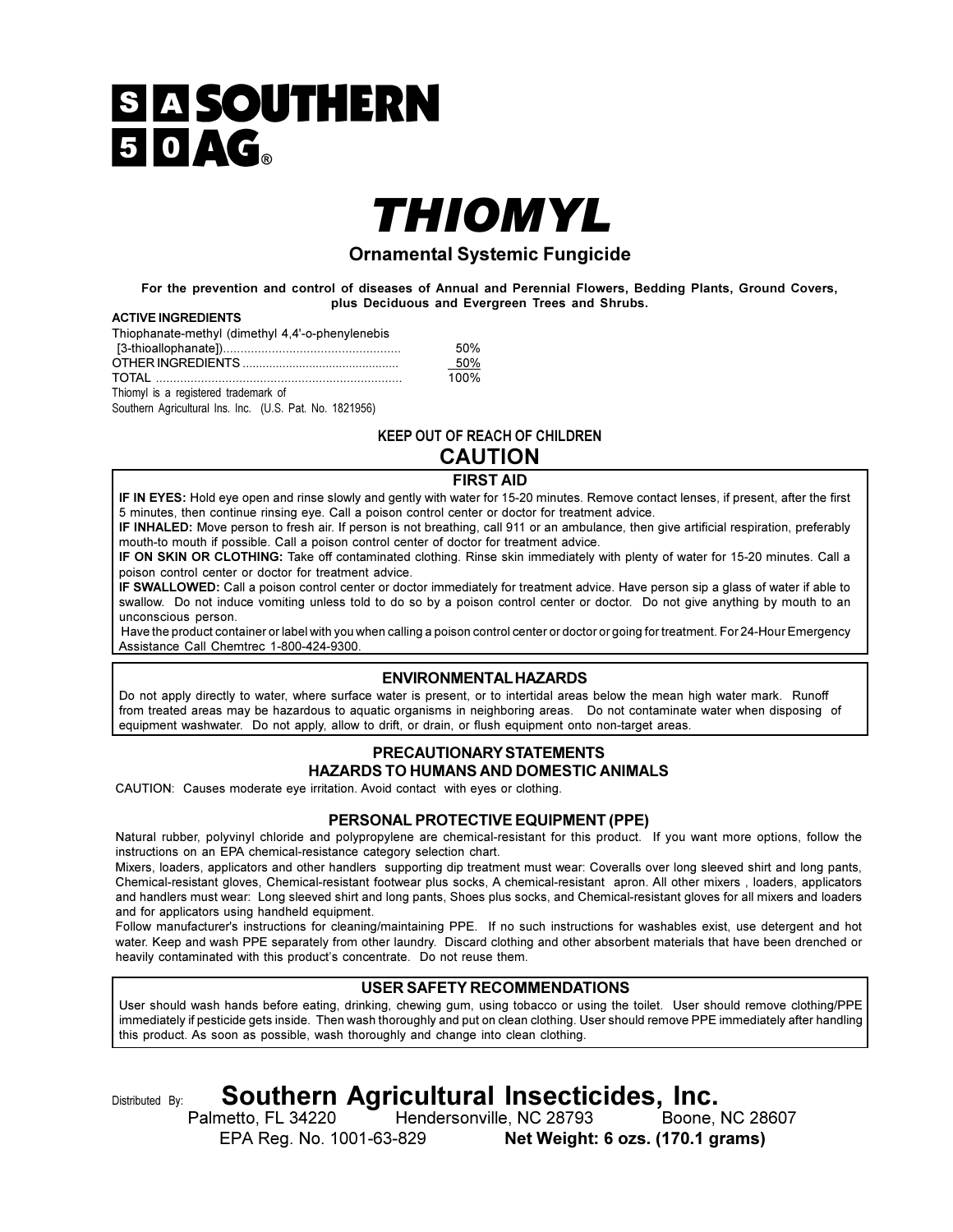#### **STORAGE AND DISPOSAL**

Do not contaminate water, food, of feed by storage or disposal.

PESTICIDE STORAGE: Store in original container in a dry, temperature controlled area. Do not store in a manner where crosscontamination with other pesticides, fertilizers, food or feed could occur. If spilled during storage or handling, contain/recapture spillage and dispose of in accordance with the Pesticide Disposal Instructions listed below.

HOME USE DISPOSAL: If empty: Nonrefillable container. Do not reuse or refill this container. Securely wrap original container in several layers of newspaper and discard in trash. Offer for recycling if available. If partly filled: Call your local solid waste agency or 1-800-CLEANUP for disposal instructions. Never place unused product down any indoor or outdoor drain.

#### **HOMEOWNER DIRECTIONS FOR USE**

#### **HOMEOWNER ORNAMENTAL**

IT IS A VIOLATION OF FEDERAL LAW TO USE THIS PRODUCT IN A MANNER INCONSISTENT WITH ITS LABELING. Not for use on plants being grown for sale or other commercial use, or for commercial seed production, or for research purposes. For use on plants intended for aesthetic purposes or residential grounds.

For use on ornamentals only.

#### **GENERAL INFORMATION**

THIOMYL is a broad-spectrum fungicide exhibiting preventative, curative and systemic properties. It is useful on a wide variety of ornamental disease problems. Apply Thiomyl with ground or overhead equipment, using sufficient volume of spray to provide thorough coverage. Use the higher rates under conditions of severe disease pressure. Also, see local State Extension service recommendations for application schedules.

Do not allow people or pets to enter treated area until sprays have dried. Do not apply this product in a way that will contact any person or pet, either directly or through drift. Keep people and pets out of the area during application.

Resistance Managements: To avoid the development of tolerant strains of fungi, Thiomyl should be used with fungicides of different modes of action. Southern Agricultural does not recommend the use of products containing thiabendazole in combination or rotation with Thiomyl. These utilize similar chemistry and mode of action and can contribute to development of disease tolerance. If, after using Thiomyl as recommended, the treatment is not effective, a tolerant strain of fungi may be present. Consult your local Thiomyl Chemical representative, your State Agricultural Experiment Station, or your State Cooperative Extension Service for proper disease identification and advice on the prompt use of some other suitable fungicide or disease control strategy. As long as recommended precautions are followed, Thiomyl can remain useful for disease control.

Mixing Instructions: Thiomyl consists of a loose powder inside a protective outer resealable package. Add required amount of Thiomyl to a partially filled tank (1/2 total volume) and agitate by mechanical means while adding the remaining required amount of water. Once the product has completely dissolved, add tank mix product if used (see below). Do not tank mix Thiomyl with copper-containing materials or with highly alkaline pesticides, such as Bordeaux mixture or lime sulfur. High pH environments cause a shortened tank life for product. Buffer the tank water to pH 6-7 prior to the addition of Thiomyl. Cleary's NutriGrow Magnum may be used for pH buffering by adding one teaspoon per gallon. Continuous agitation is recommended to keep the material in proper suspension. For best results, use spray mixture the same day it is prepared.

Tank mixing instructions: Thiomyl is compatible with most commonly used pesticides. If tank mixing with other materials, add products in the following order: water soluble bags, wettable powders, dry flowables, liquid flowables, emulsifiable concentrates, and soluble materials such as fertilizers. No claim of compatibility with other products is implied. Do not tank mix with copper-containing materials or with highly alkaline pesticides, such as Bordeaux mixture or lime sulfur (see Mixing Instructions). Consult the intended tank mix partner product label for appropriate application rates and use instructions. Follow the label directions for the most restrictive of label precautions and limitations. This product cannot be mixed with any product containing a label prohibition against such mixing. Read and observe the most restrictive precautionary statements and other information appearing on product labels used in mixtures. Thiomyl may be applied in conjunction with chemically neutral liquid fertilizers. Application in conjunction with highly alkaline fertilizers, such as aqueous ammonia, may cause a degradation of the pesticide, resulting in reduced performance and should be avoided. Tank mix products containing boron or releasable free chlorine will affect the solubility of water soluble (PVA) film. Thoroughly rinse the spray tank of any boron containing spray solution prior to adding any water soluble bags Even minimal carry over concentrations of boron in the spray tank may cause the water soluble bag material dissolved in water to precipitate and form insoluble residue inside the spray tank.

#### HOMEOWNER HORTICULTURAL APPLICATIONS

Annual and Perennial Flowers, Bedding Plants, Foliage Plants, Ground Covers, plus Deciduous and Evergreen Trees and Shrubs. Not intended for homeowner use on vegetables. Do not apply to home orchards/fruit trees. Do not use fruits or nuts from treated trees as food or feed.

Thiomyl is a broad spectrum systemic fungicide which controls a variety of foliar, stem, and root diseases on a wide range of commercially important plants. Thiomyl is also effective as a preplant dip on cuttings and bulbs. For soil drench applications, best crop protection is achieved with preventative treatments repeated every 21-28 days. For foliar applications, begin treatments when disease first appears, or during suspected periods of disease incidence. Apply additional applications every 7-14 days or as otherwise instructed for the prevention or control of the listed diseases. Use of a wetting agent is recommended for plants that have leaves that are difficult to wet properly. Use of a spreader-sticker is recommended to enhance product performance in wet weather conditions or during periods of overhead irrigation. Thiomyl may be applied as a ground application using hand held, mechanical or motorized spray equipment where applicable. See specific instructions below. For foliar and drench applications, do not exceed 1.8 pounds active ingredient per acre (3.6 Ibs. of Thiomyl product) in a single application.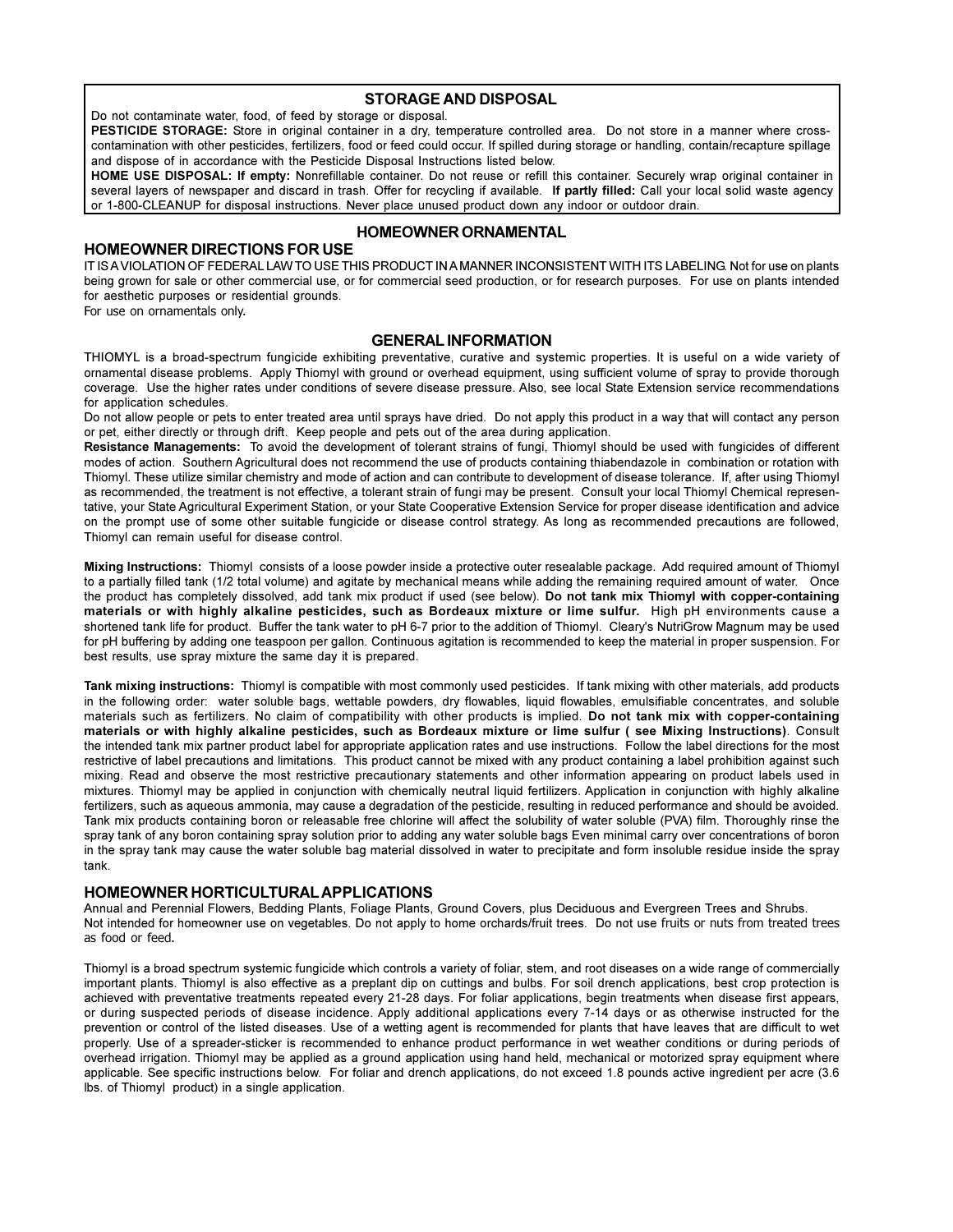Note: The "Directions for Use" of the product reflects the cumulative inputs from both historical field use and product testing programs. However, it is impossible to test this product on all species and cultivars. A preliminary trial is suggested on a small scale before a full treatment is applied to any plant type not shown on this label but found in a similar use site with a listed disease problem. Wait 5-7 days after treatment to evaluate results. This product is not recommended for use on Swedish Ivy (Nephrolepis exhalta), Boston Fern (Plectranthus australisl), and Easter Cactus (Hatiora gaertneri).

#### **Application Instructions**

**EOLIAR ARRICATION** 

Apply material with properly calibrated hand held, mechanical or motorized spray equipment. Begin applications when disease first appears and repeat at 7-14 day intervals or as needed during the growing season. Use the shortest interval when conditions are unusually favorable for the development of disease. For hand held, mechanical, or motorized applications mix 1-4 teaspoons of Thiomyl per one (1) gallon water and apply as a full coverage spray to drip for the prevention and control of the diseases listed below. Continuous agitation is required to keep product in suspension. The maximum application rate is 1.8 lbs. ai per acre per application (3.6 lbs. of Thiomyl).

| <u>IAINALLEIVAIIVE</u><br>DISEASES CONTROLLED                                                                                                                                                                                                                                                     | <b>RATE/GAL</b>       | <b>REMARKS</b>                                                                                                                                                                                                                                                                                                                                            |
|---------------------------------------------------------------------------------------------------------------------------------------------------------------------------------------------------------------------------------------------------------------------------------------------------|-----------------------|-----------------------------------------------------------------------------------------------------------------------------------------------------------------------------------------------------------------------------------------------------------------------------------------------------------------------------------------------------------|
| Anthracnose                                                                                                                                                                                                                                                                                       |                       | 2 1/4 - 3 tsp. Apply as buds break or at first sign of<br>disease. Repeat at 7-14 days during disease period.                                                                                                                                                                                                                                             |
| <b>Black Spot of Rose</b><br>Diplocarpon rosae                                                                                                                                                                                                                                                    | 2 1/4 - 3 tsp.        | Apply early summer or at first sign of<br>disease. Repeat every 7-14 days<br>during disease period.                                                                                                                                                                                                                                                       |
| <b>Brown Rot and Blight</b><br>Monilinia, Sclerotinia, Whetzellinia                                                                                                                                                                                                                               | 2 1/4 - 3 tsp.        | Apply late Spring or at first sign of<br>disease Repeat every 7-14 days<br>during disease period.                                                                                                                                                                                                                                                         |
| <b>Fusiciadlum and Venturia</b><br>Leaf Scabs on:<br>Crabapple,<br>Hawthorne, Pear, Mountain<br>Ash, Pyracantha, etc.                                                                                                                                                                             | $21/4 - 3$ tsp.       | Apply as buds break. Repeat every 7-<br>14 days during disease<br>period. Effective control requires<br>coverage during leaf expansion.<br>Rotations and/or tank mix com-<br>binations with mancozeb, (Protect),<br>Chlorothalonil or propiconazole can be<br>Do not use fruit from treated<br>utilized.<br>crabapple or pear trees for food<br>purposes. |
| Leaf Spots and Blights caused<br>by: Ascochyta, Blumeriella<br>Botrytis, Cercospora, Coccomyces<br>Curvularia, Didymellina, Entomosporium,<br>Fabraea, Fusarium, Ramularia<br>Rhizoctonia, Marssonina, Mycosphaerella<br>Myrothecium, Phoma, Physalospora,<br>Schizothyrium, Septoria, Sphaceloma | $21/4 - 3$ tsp.       | Apply when disease symptoms first<br>appear. Repeat every 7-14 days<br>during disease period.<br>Rotations and/or tank mix<br>combinations with mancozeb,<br>(Protect), or chlorothalonil can be utilized.                                                                                                                                                |
| Ovulinia Blight                                                                                                                                                                                                                                                                                   | $11/2 - 3$<br>tsp.    | Apply as flowers open. Repeat every 7-14<br>days during disease period.                                                                                                                                                                                                                                                                                   |
| <b>Powdery Mildew</b><br>Erysiphe, Microshpaera,<br>Phyllactinia, Podosphaera,<br>Odium, Sphaerotheca                                                                                                                                                                                             | $21/4 - 41/2$<br>tsp. | Apply when disease first appears and repeat<br>7-14 days during disease period.<br>Rotations and/or tank mix combinations with<br>mancozeb or chlorothalonil can be utilized.                                                                                                                                                                             |
| Rust Diseases caused by:<br>Puccinia,<br>Gymnosporangium,<br>Uromyces                                                                                                                                                                                                                             | $21/4 - 3$ tsp.       | Apply late Spring or when symptoms first<br>appear. Repeat every 7-14 days<br>during disease period. Rotations and/or tank<br>mix combinations with Mancozeb or<br>chlorothalonil are recommended.                                                                                                                                                        |
| <b>Tip Blight of Pine</b><br>(Sphaeropsis sapinea,<br>Diplodia pinea)                                                                                                                                                                                                                             | 3 -4 1/2 tsp.         | Begin application in spring when new growth<br>starts. Make a second application just before<br>needles emerge from the sheath and a third<br>application 14 days later. Thorough coverage<br>is essential for optimal disease control.                                                                                                                   |
| Twig Blights, Cankers, and<br>Diebacks Diaporthe,<br>Kabatina, Phoma, Phomopsis                                                                                                                                                                                                                   | $3 - 4$ $1/2$ tsp.    | Apply when symptoms first appear. Repeat<br>every 7-14 days during disease<br>period.                                                                                                                                                                                                                                                                     |
| <b>SOIL DRENCH APPLICATION</b><br><b>DISEASE(S)</b>                                                                                                                                                                                                                                               | <b>RATE/GAL</b>       | <b>REMARKS</b>                                                                                                                                                                                                                                                                                                                                            |
| <b>CONTROLLED</b><br>Stem, Crown and Root<br><b>Rots</b> caused by: Botrytis.<br>Cylindrocladium<br>Myrotheclum,<br>Penicillium, Ramularia,<br>Rhizoctonia, Sclerotinia                                                                                                                           | $11/2 - 3$<br>tsp.    | Apply as a drench or directed spray using<br>hand held, mechanical, or motorized spray<br>equipment, or as chemigation drench or<br>directed spray using applicable sprinkler<br>irrigation systems, after seeding or sticking<br>of cuttings (8oz.) or after transplanting (12-<br>16 oz.) to propagation beds, containers, pots,                        |
| <b>Black Root Rot Thielaviopsis</b>                                                                                                                                                                                                                                                               |                       | trays, or nursery or landscape beds at a rate<br>to thoroughly soak the growing media through<br>the root zone. A general guide is 0.25 -3 pints<br>of finished mixture per sq. ft. depending on<br>the medial type and depth (about 4 oz. per 4<br>inch pot or 8 oz. per 6 inch pot).<br>Reneat every 21-28 days for adequate crop protection            |

Note: Thiomyl does not control Pythium or Phytophthora. Tank mix combinations with metalaxyl. meterioxam. etridiazole, fosetyl-A, mono and dipotassium salts of phosphorous acid or proamocarb are required for the control of Pythium and Phytophthora.